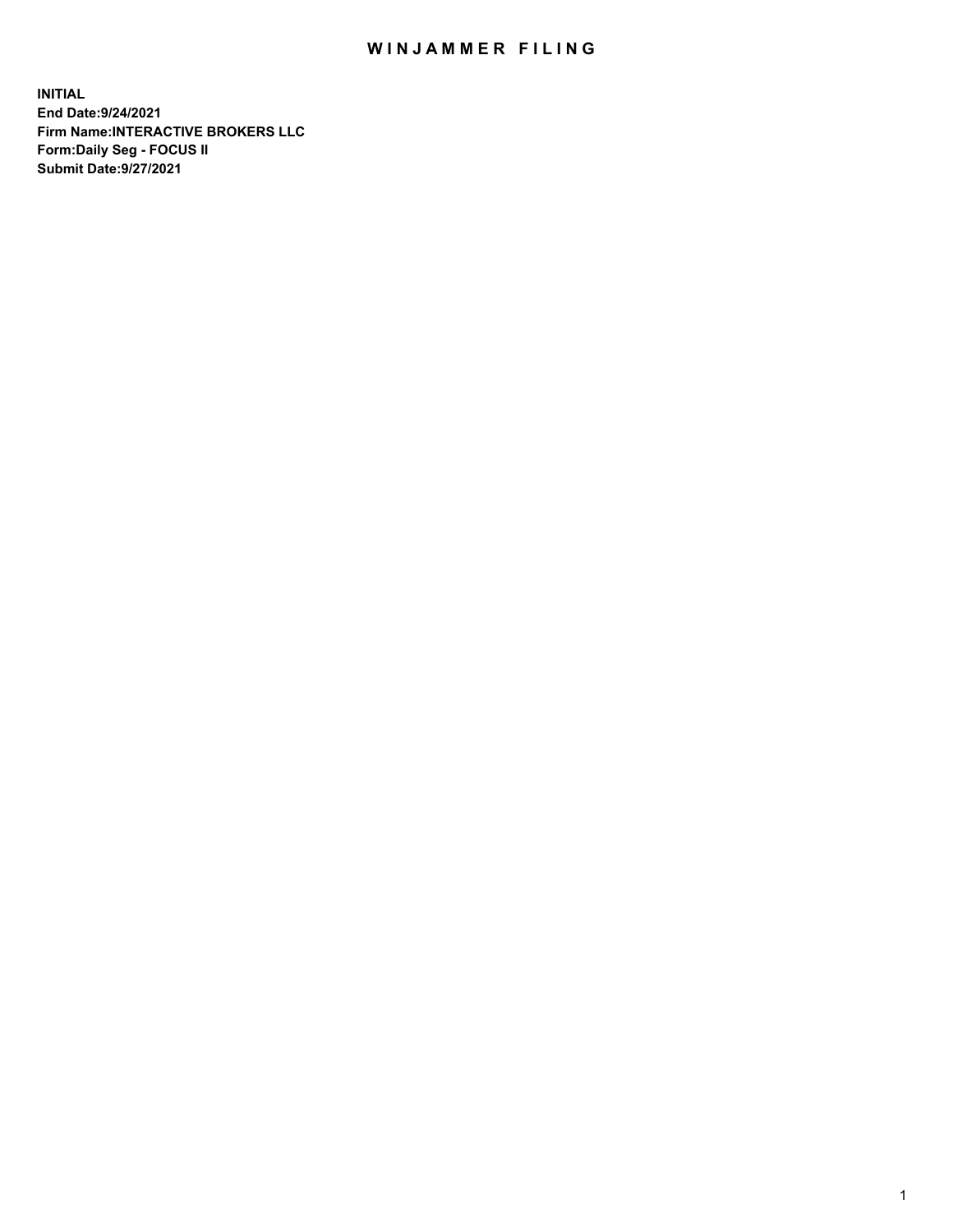**INITIAL End Date:9/24/2021 Firm Name:INTERACTIVE BROKERS LLC Form:Daily Seg - FOCUS II Submit Date:9/27/2021 Daily Segregation - Cover Page**

| Name of Company                                                                                                                                                                                                                                                                                                               | <b>INTERACTIVE BROKERS LLC</b>                                                                  |  |
|-------------------------------------------------------------------------------------------------------------------------------------------------------------------------------------------------------------------------------------------------------------------------------------------------------------------------------|-------------------------------------------------------------------------------------------------|--|
| <b>Contact Name</b>                                                                                                                                                                                                                                                                                                           | James Menicucci                                                                                 |  |
| <b>Contact Phone Number</b>                                                                                                                                                                                                                                                                                                   | 203-618-8085                                                                                    |  |
| <b>Contact Email Address</b>                                                                                                                                                                                                                                                                                                  | jmenicucci@interactivebrokers.c<br>om                                                           |  |
| FCM's Customer Segregated Funds Residual Interest Target (choose one):<br>a. Minimum dollar amount: ; or<br>b. Minimum percentage of customer segregated funds required:% ; or<br>c. Dollar amount range between: and; or<br>d. Percentage range of customer segregated funds required between:% and%.                        | $\overline{\mathbf{0}}$<br>$\overline{\mathbf{0}}$<br>155,000,000 245,000,000<br>0 <sub>0</sub> |  |
| FCM's Customer Secured Amount Funds Residual Interest Target (choose one):<br>a. Minimum dollar amount: ; or<br>b. Minimum percentage of customer secured funds required:% ; or<br>c. Dollar amount range between: and; or<br>d. Percentage range of customer secured funds required between:% and%.                          | <u>0</u><br>$\overline{\mathbf{0}}$<br>80,000,000 120,000,000<br>0 <sub>0</sub>                 |  |
| FCM's Cleared Swaps Customer Collateral Residual Interest Target (choose one):<br>a. Minimum dollar amount: ; or<br>b. Minimum percentage of cleared swaps customer collateral required:%; or<br>c. Dollar amount range between: and; or<br>d. Percentage range of cleared swaps customer collateral required between:% and%. | $\overline{\mathbf{0}}$<br>$\underline{\mathbf{0}}$<br>$\underline{0}$ $\underline{0}$<br>00    |  |

Attach supporting documents CH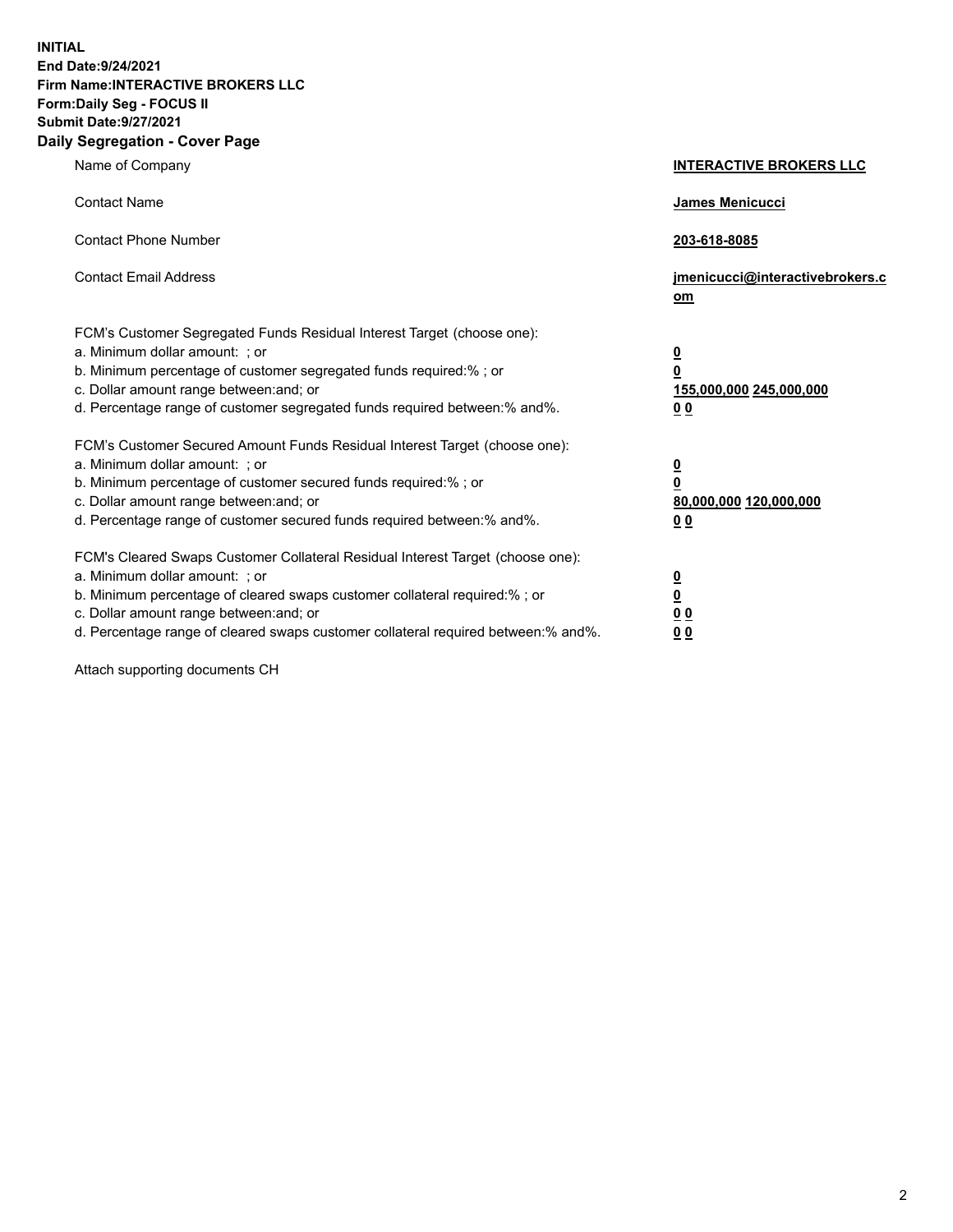**INITIAL End Date:9/24/2021 Firm Name:INTERACTIVE BROKERS LLC Form:Daily Seg - FOCUS II Submit Date:9/27/2021 Daily Segregation - Secured Amounts**

## Foreign Futures and Foreign Options Secured Amounts Amount required to be set aside pursuant to law, rule or regulation of a foreign government or a rule of a self-regulatory organization authorized thereunder **0** [7305] 1. Net ledger balance - Foreign Futures and Foreign Option Trading - All Customers A. Cash **508,629,461** [7315] B. Securities (at market) **0** [7317] 2. Net unrealized profit (loss) in open futures contracts traded on a foreign board of trade **-4,360,270** [7325] 3. Exchange traded options a. Market value of open option contracts purchased on a foreign board of trade **187,253** [7335] b. Market value of open contracts granted (sold) on a foreign board of trade **-11,441** [7337] 4. Net equity (deficit) (add lines 1. 2. and 3.) **504,445,003** [7345] 5. Account liquidating to a deficit and account with a debit balances - gross amount **5,392** [7351] Less: amount offset by customer owned securities **0** [7352] **5,392** [7354] 6. Amount required to be set aside as the secured amount - Net Liquidating Equity Method (add lines 4 and 5) **504,450,395** [7355] 7. Greater of amount required to be set aside pursuant to foreign jurisdiction (above) or line 6. **504,450,395** [7360] FUNDS DEPOSITED IN SEPARATE REGULATION 30.7 ACCOUNTS 1. Cash in banks A. Banks located in the United States **128,452,401** [7500] B. Other banks qualified under Regulation 30.7 **0** [7520] **128,452,401** [7530] 2. Securities A. In safekeeping with banks located in the United States **270,983,740** [7540] B. In safekeeping with other banks qualified under Regulation 30.7 **0** [7560] **270,983,740** [7570] 3. Equities with registered futures commission merchants A. Cash **0** [7580] B. Securities **0** [7590] C. Unrealized gain (loss) on open futures contracts **0** [7600] D. Value of long option contracts **0** [7610] E. Value of short option contracts **0** [7615] **0** [7620] 4. Amounts held by clearing organizations of foreign boards of trade A. Cash **0** [7640] B. Securities **0** [7650] C. Amount due to (from) clearing organization - daily variation **0** [7660] D. Value of long option contracts **0** [7670] E. Value of short option contracts **0** [7675] **0** [7680] 5. Amounts held by members of foreign boards of trade A. Cash **226,347,784** [7700] B. Securities **0** [7710] C. Unrealized gain (loss) on open futures contracts **658,552** [7720] D. Value of long option contracts **187,253** [7730] E. Value of short option contracts **-11,441** [7735] **227,182,148** [7740] 6. Amounts with other depositories designated by a foreign board of trade **0** [7760] 7. Segregated funds on hand **0** [7765] 8. Total funds in separate section 30.7 accounts **626,618,289** [7770] 9. Excess (deficiency) Set Aside for Secured Amount (subtract line 7 Secured Statement Page 1 from Line 8) **122,167,894** [7380] 10. Management Target Amount for Excess funds in separate section 30.7 accounts **80,000,000** [7780] 11. Excess (deficiency) funds in separate 30.7 accounts over (under) Management Target **42,167,894** [7785]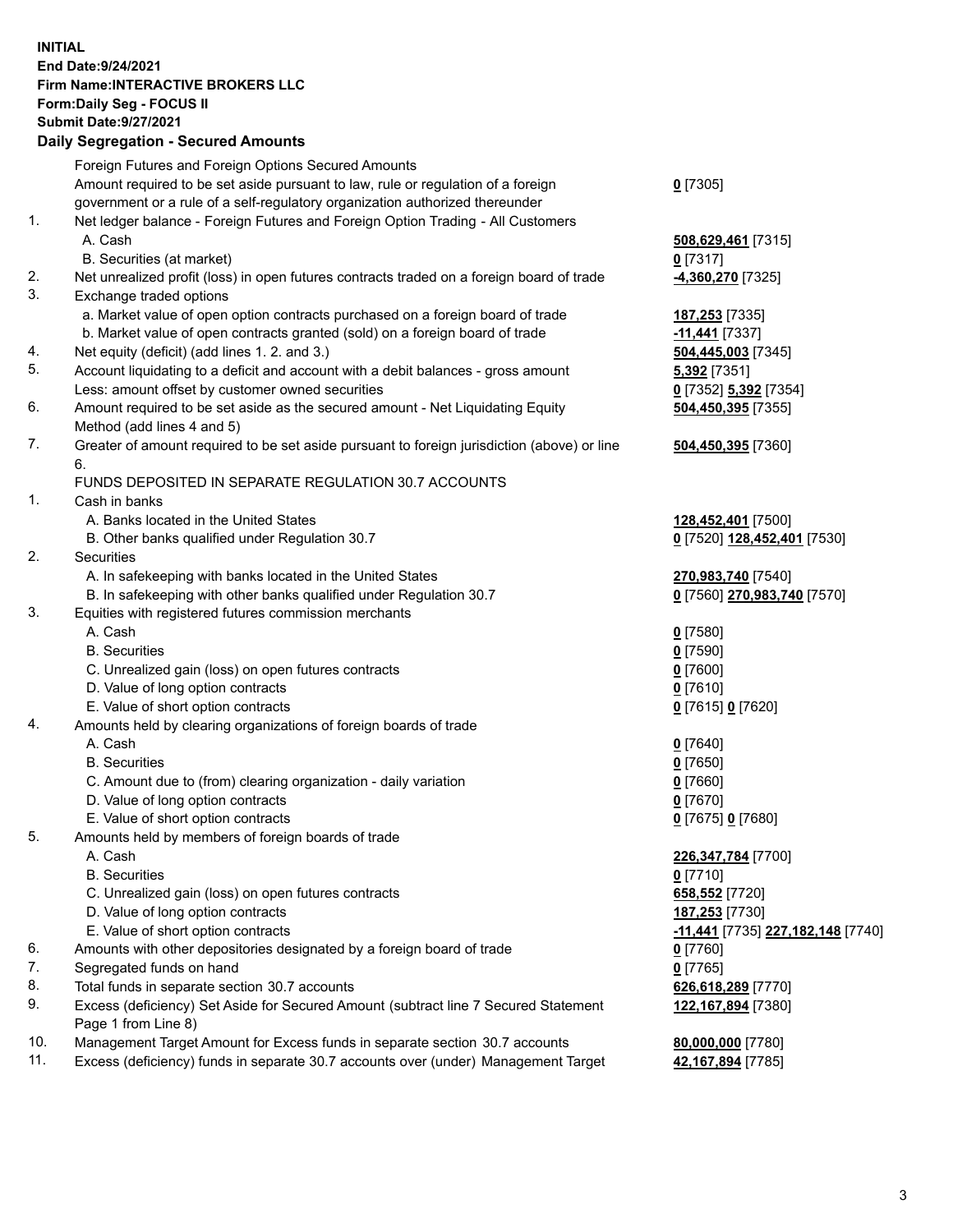**INITIAL End Date:9/24/2021 Firm Name:INTERACTIVE BROKERS LLC Form:Daily Seg - FOCUS II Submit Date:9/27/2021 Daily Segregation - Segregation Statement** SEGREGATION REQUIREMENTS(Section 4d(2) of the CEAct) 1. Net ledger balance A. Cash **6,899,720,676** [7010] B. Securities (at market) **0** [7020] 2. Net unrealized profit (loss) in open futures contracts traded on a contract market **183,338,483** [7030] 3. Exchange traded options A. Add market value of open option contracts purchased on a contract market **365,108,910** [7032] B. Deduct market value of open option contracts granted (sold) on a contract market **-281,426,866** [7033] 4. Net equity (deficit) (add lines 1, 2 and 3) **7,166,741,203** [7040] 5. Accounts liquidating to a deficit and accounts with debit balances - gross amount **1,306,912** [7045] Less: amount offset by customer securities **0** [7047] **1,306,912** [7050] 6. Amount required to be segregated (add lines 4 and 5) **7,168,048,115** [7060] FUNDS IN SEGREGATED ACCOUNTS 7. Deposited in segregated funds bank accounts A. Cash **1,638,168,155** [7070] B. Securities representing investments of customers' funds (at market) **3,317,323,950** [7080] C. Securities held for particular customers or option customers in lieu of cash (at market) **0** [7090] 8. Margins on deposit with derivatives clearing organizations of contract markets A. Cash **1,986,869,564** [7100] B. Securities representing investments of customers' funds (at market) **333,061,349** [7110] C. Securities held for particular customers or option customers in lieu of cash (at market) **0** [7120] 9. Net settlement from (to) derivatives clearing organizations of contract markets **12,135,325** [7130] 10. Exchange traded options A. Value of open long option contracts **365,019,860** [7132] B. Value of open short option contracts **-281,373,033** [7133] 11. Net equities with other FCMs A. Net liquidating equity **0** [7140] B. Securities representing investments of customers' funds (at market) **0** [7160] C. Securities held for particular customers or option customers in lieu of cash (at market) **0** [7170] 12. Segregated funds on hand **0** [7150] 13. Total amount in segregation (add lines 7 through 12) **7,371,205,170** [7180] 14. Excess (deficiency) funds in segregation (subtract line 6 from line 13) **203,157,055** [7190] 15. Management Target Amount for Excess funds in segregation **155,000,000** [7194]

16. Excess (deficiency) funds in segregation over (under) Management Target Amount Excess

**48,157,055** [7198]